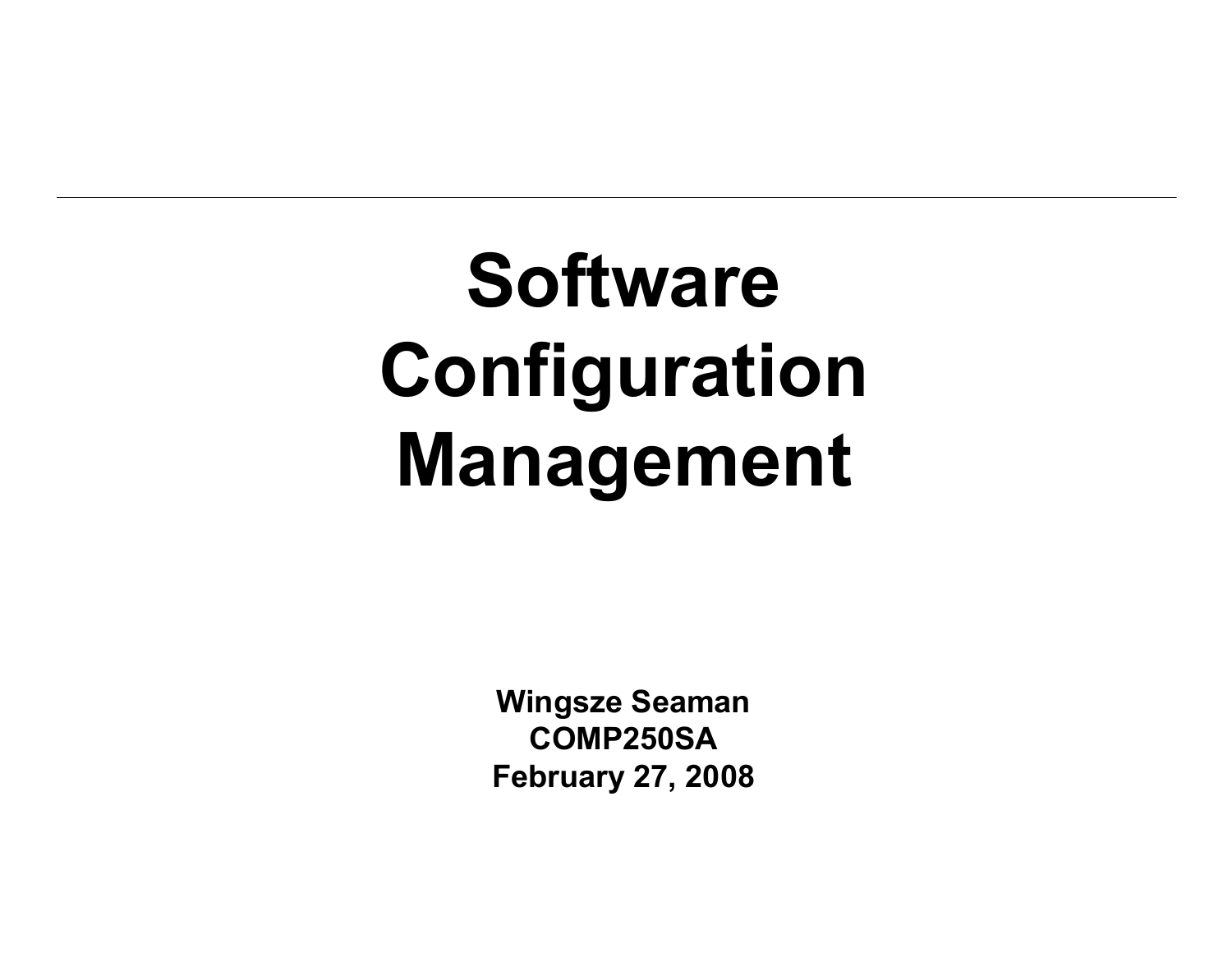#### Software Configuration Management**Outline**

- CM and SCM Definitions
- SCM History
- CMMI and SCM
- SCM Tools
- SCM/Dynamic Systems<br>• SCM/Seftuses Architect
- SCM/Software Architecture
- Resources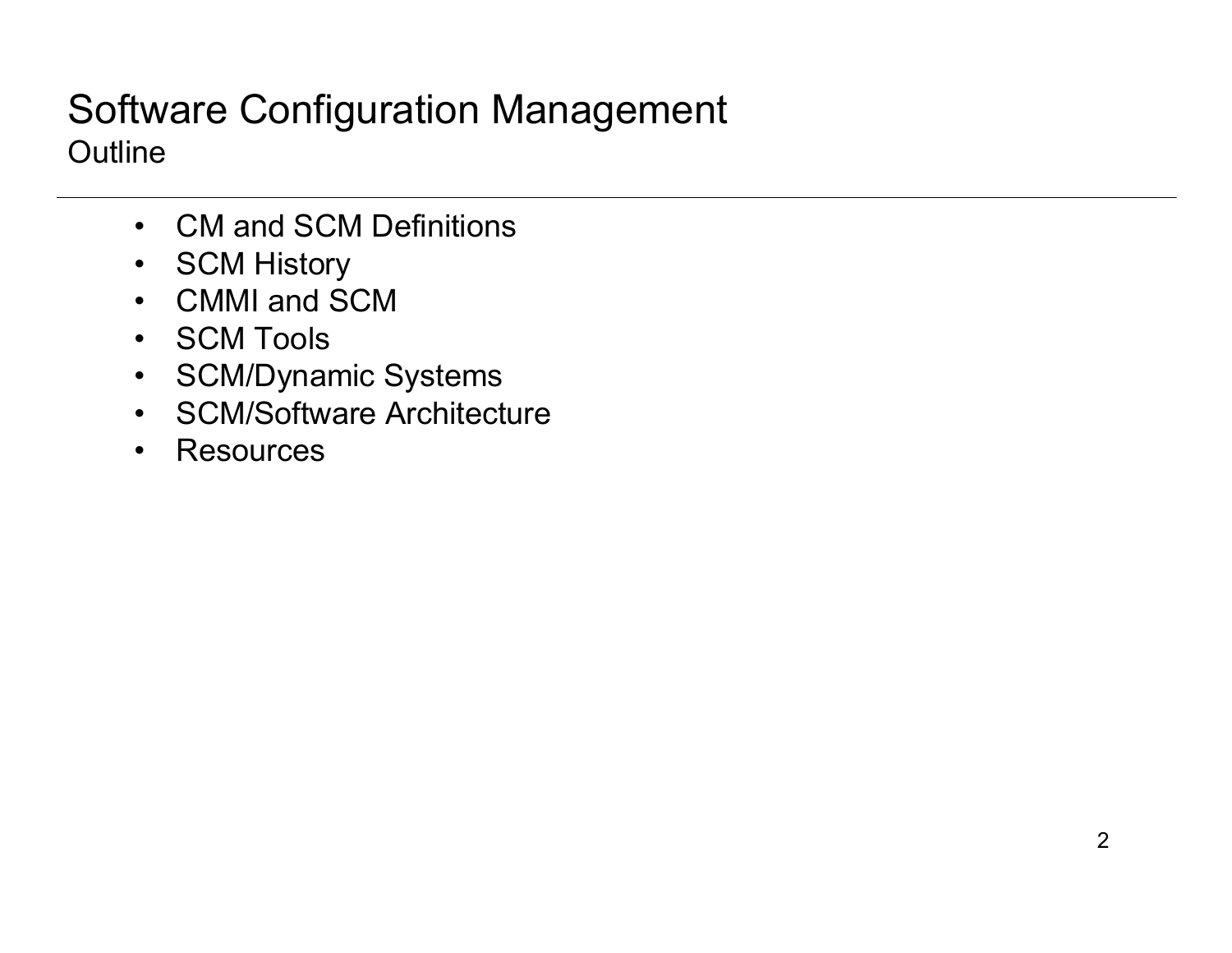#### Software Configuration Management**Definitions**

Configuration Management (CM):

- "The discipline of managing change in large, complex systems" [2]
	- • Manage and control numerous corrections, extensions, and adaptations that are applied to a system over its lifetime

Software Configuration Management (SCM):

- "The discipline that enables us to keep evolving software products under control, and thus contributes to satisfying quality and delay constraints." [3]
	- •Configuration Management of Software Systems
	- • "The objective of SCM is to ensure a systematic and traceable software development process in which all changes are precisely managed, so that a software system is always in a well-defined state at all times." [2]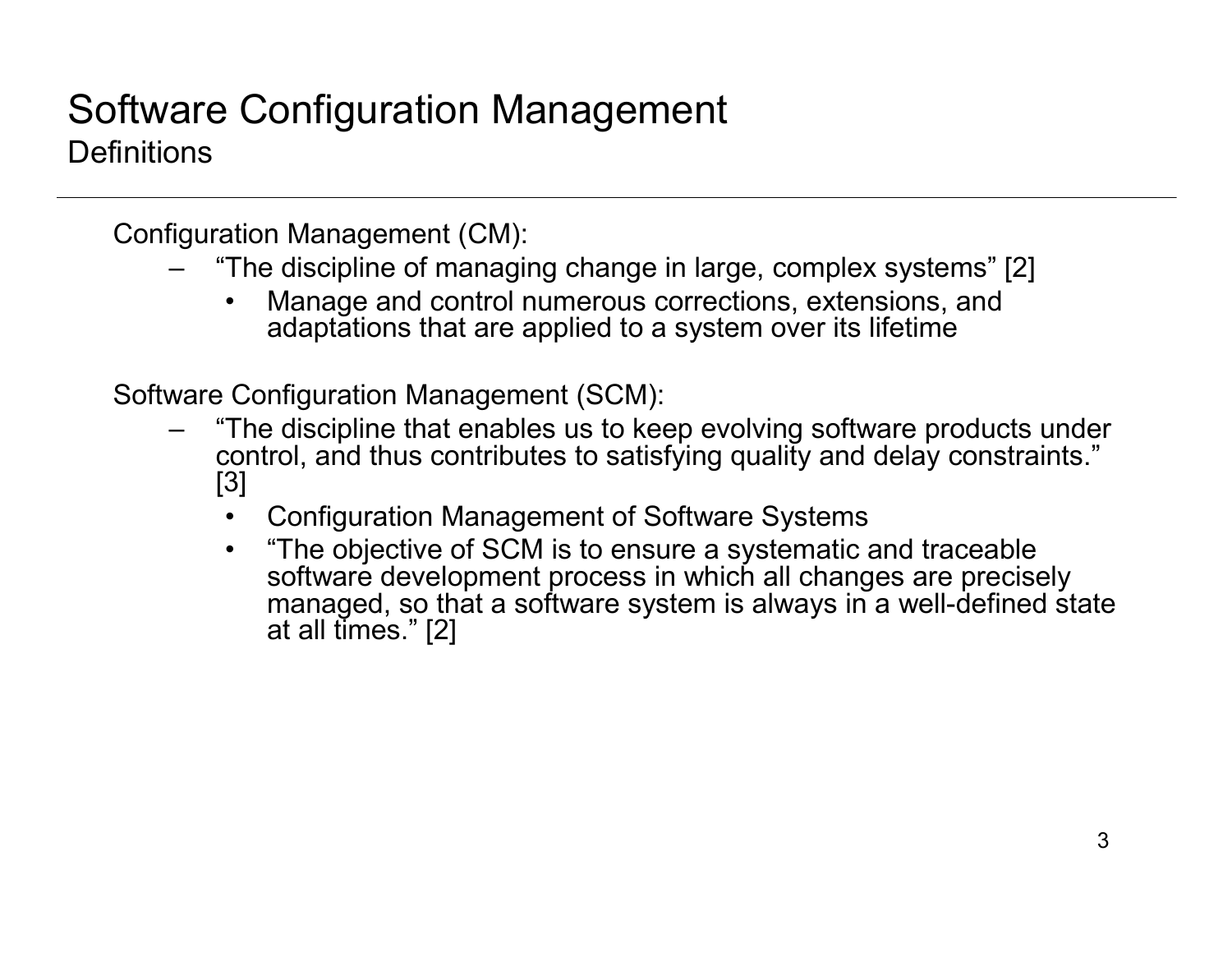#### Software Configuration ManagementSCM Tool Responsibilities

- • Dart separated CM concerns into 8 categories:
	- Components, Structure, Construction, Auditing, Accounting, Controlling, Process and Team
- $\bullet$  SCM can be broken down into three main responsibilities:
	- 1. Component Repository: Versioning & System Models
	- 2. Tool Support: Workspace Control & Building
	- 3. Process control
- • How do these main responsibilities cover the concerns:
	- Component Repository:
		- Components, Controlling
	- Tool Support:
		- Construction, Auditing, Controlling
	- Process Control:
		- Accounting, Process, Team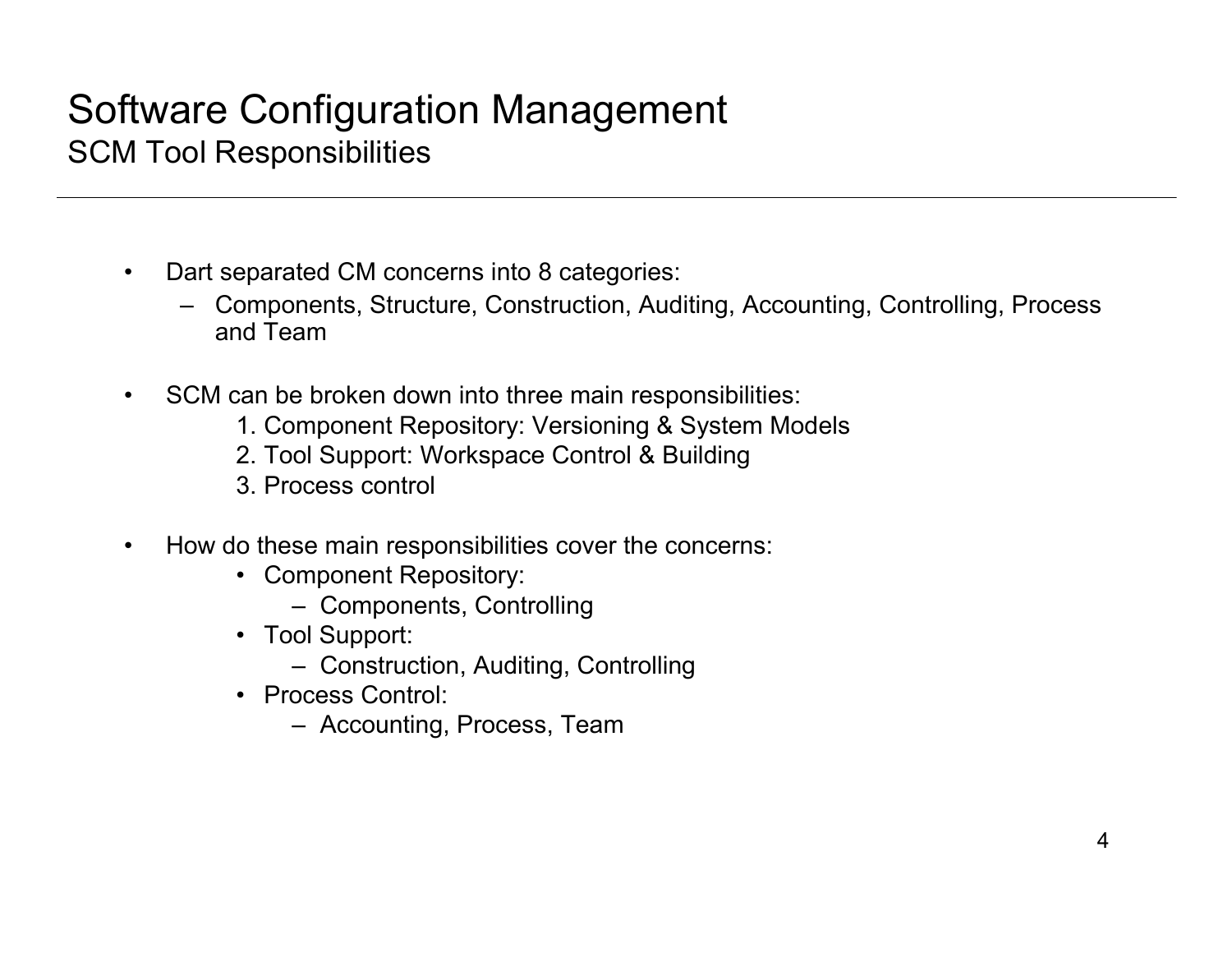### Software Configuration ManagementHistory [2][3]

- •1950s CM initiated in aerospace industry when production of spacecraft experienced difficulties caused by inadequately documented engineering changes
- •1960s special 'correction cards' were used on the UNIVAC-1100 EXEC-8 operating system
- •1970s first version control system providing history, delta, multi-user management and merging facilities

– first version control system

- appearance of CM tools SCCS, Diff, RCS, Make, and Sablime
- •1980s debates on the most efficient type of storage and retrieval mechanism
	- resulted in text-based delta algorithms
	- "programming in the large" (versioning, rebuilding, composition)<br>CELEs law Watte C. Uwashrey created CMM in 1997
	- SEI Fellow Watts S. Humphrey created CMM in 1987
	- Some resulting applications:
		- DSEE: only serious commercial product introducing system model concept which was an Architecture Description Language ancestor
		- NSE: workspace and cooperative work control
		- Adele: specialized product model with automatic configuration building
		- Aides de Camp: introducing change set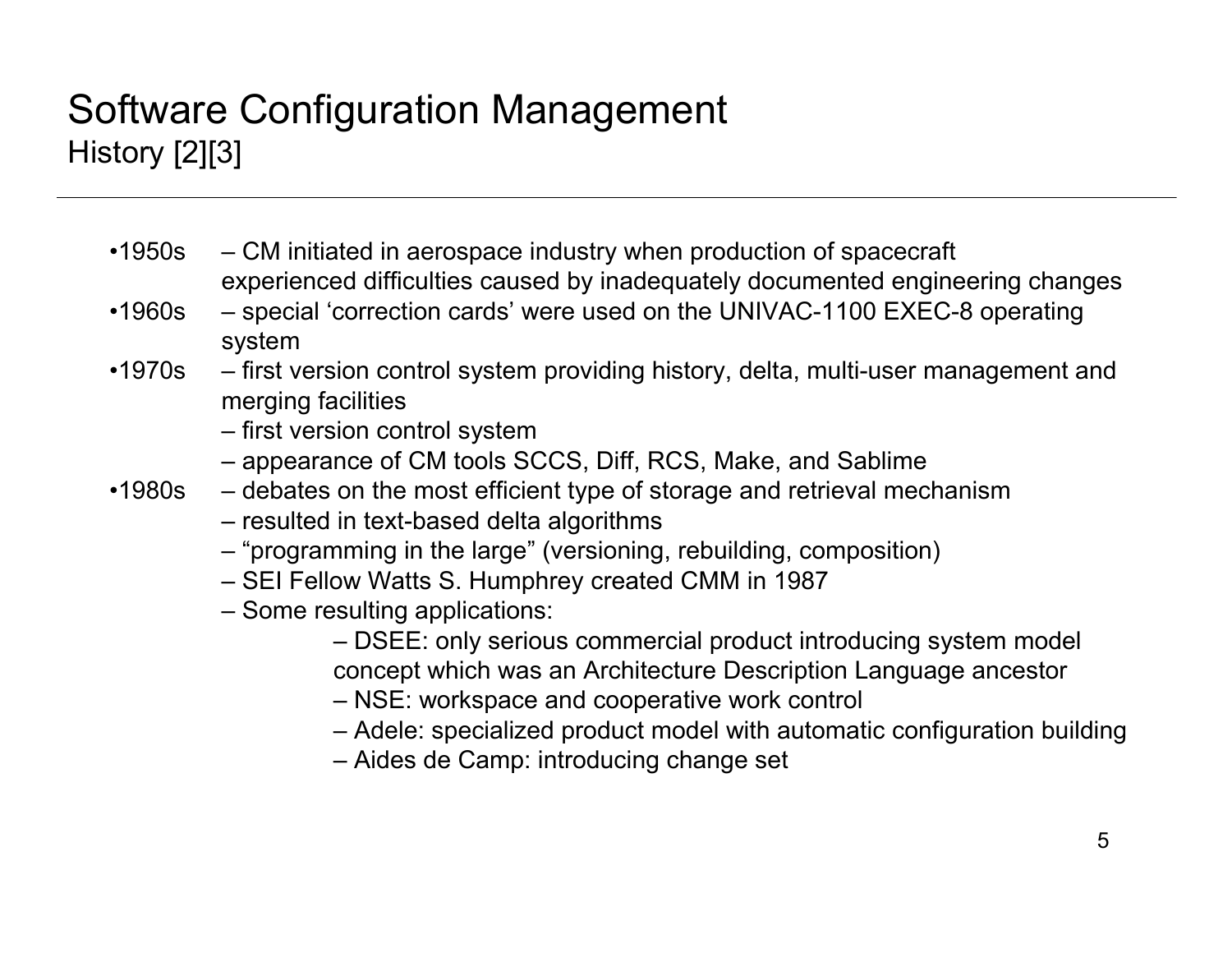#### Software Configuration ManagementHistory [2][3] continued

- •1990s Management of non-textual objects and new algorithms for storing and retrieving objects
	- "programming in the many" (process support, concurrent engineering)<br>"integrative in the wide" (web remate engineering)
	- "programming in the wide" (web remote engineering)
	- Some resulting applications:
		- ClearCase (DSEE successor): virtual file system
		- Continuus: explicit process support
- •2000 inexpensive disk storage, faster CPUs, and more nontextual objects
	- More advanced SCM systems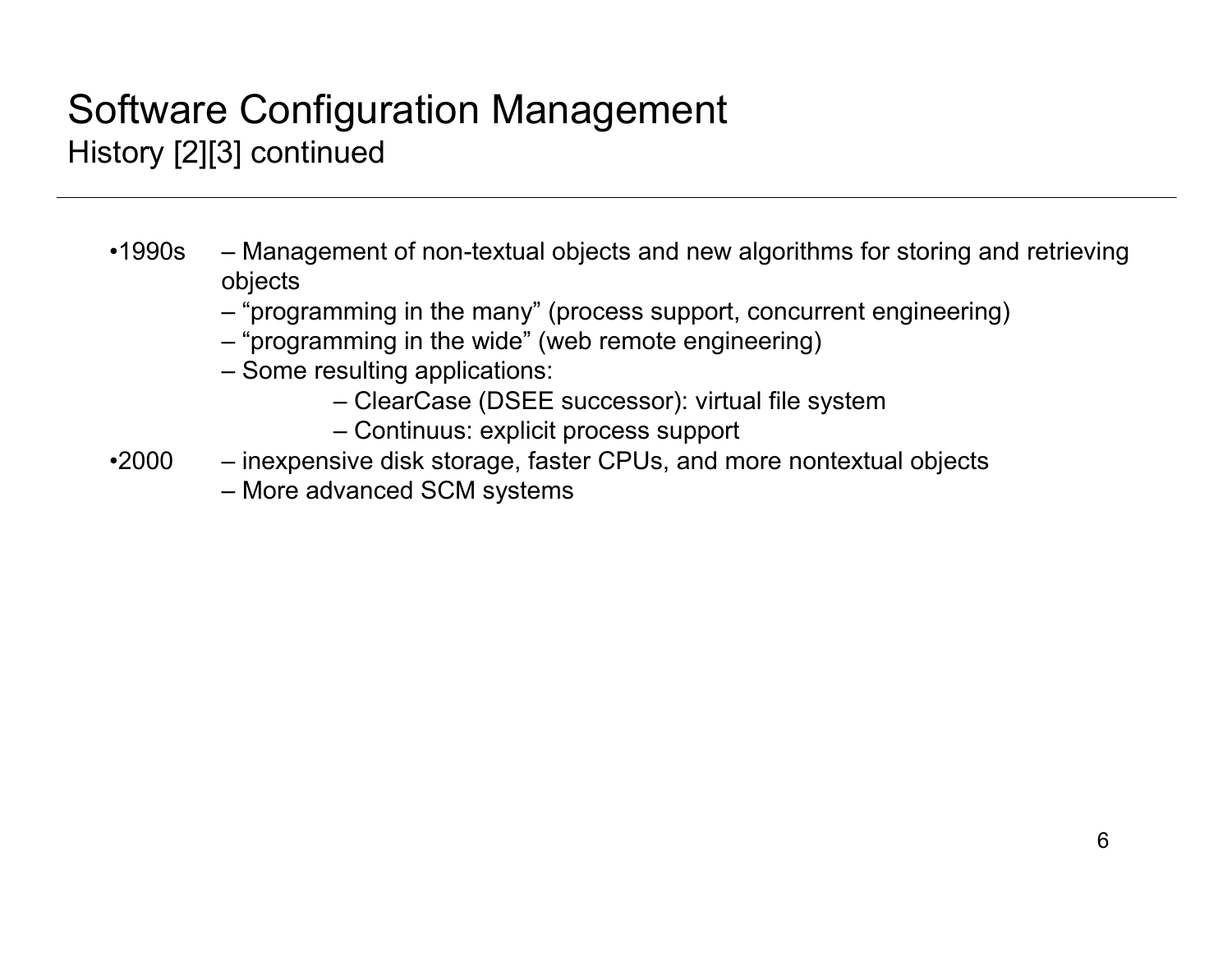#### Software Configuration ManagementCMM and CMMI

CMM: Capability Maturity Model

- •Developed by Software Engineering Institute (SEI)
- •"the quality of a system or product is highly influenced by the quality of the process used to develop and maintain it"

CMMI : Capability Maturity Model Integration

- Result of the evolution of three source models:<br>An activity Meturity Medal for Seftyana •
	- 1. The Capability Maturity Model for Software (SW-CMM) v2.0 draft C<br>2. The Systems Engineering Capability Model (SECM)
	- 2. The Systems Engineering Capability Model (SECM)<br>3. The Integrated Product Development Capability Mat
	- 3. The Integrated Product Development Capability Maturity Model (IPD-CMM) v0.98

WHY CMM?

 "Process improvement maturity model for the development of products and services. It consists of best practices that address development and maintenance activities that cover the product lifecycle from conception through delivery and maintenance." [1]

Provides a means for measuring an organization on process maturity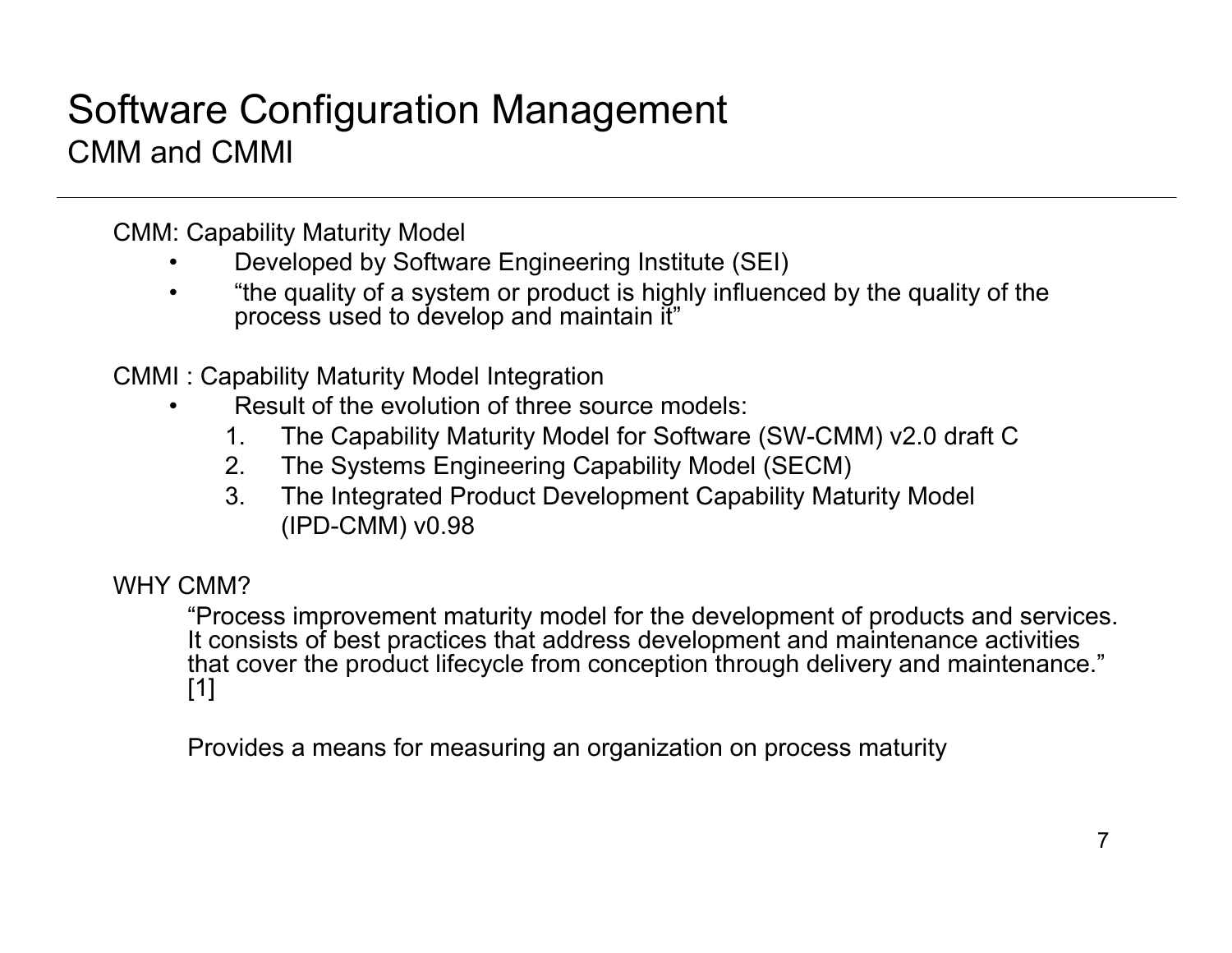#### Software Configuration ManagementCMM and CMMI [5]

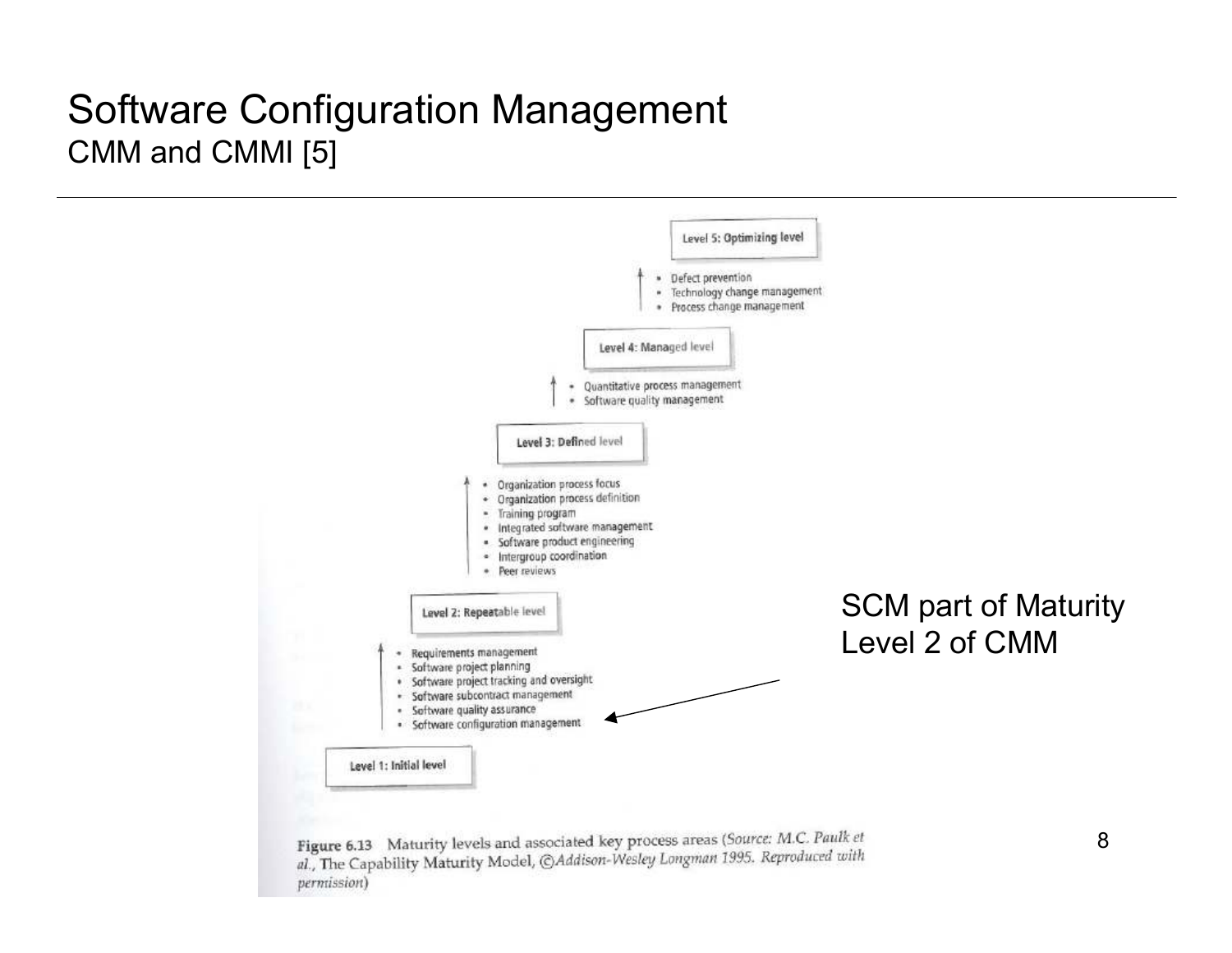#### Software Configuration ManagementCMM Representations Capability vs Maturity Levels [1]



| Level   | Continuous<br>Representation<br><b>Capability Levels</b> | <b>Staged Representation</b><br><b>Maturity Levels</b> |
|---------|----------------------------------------------------------|--------------------------------------------------------|
| Level 0 | Incomplete                                               | N/A                                                    |
| Level 1 | Performed                                                | Initial                                                |
| Level 2 | Managed                                                  | Managed                                                |
| Level 3 | Defined                                                  | Defined                                                |
| Level 4 | Quantitatively Managed                                   | Quantitatively Managed                                 |
| Level 5 | Optimizing                                               | Optimizing                                             |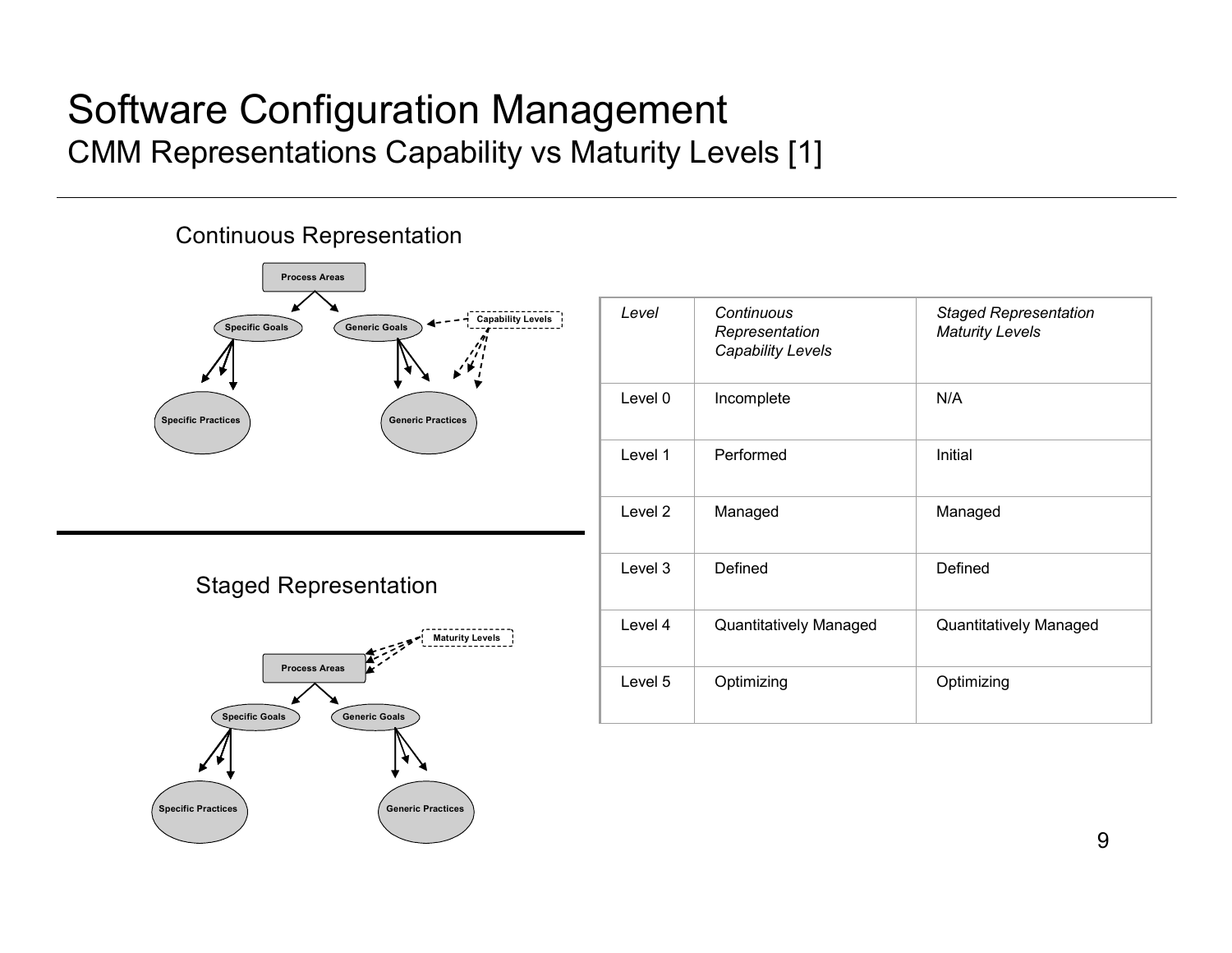#### Software Configuration ManagementCMMI Process Areas

There are 22 process areas [1]:

- Causal Analysis and Resolution (CAR) •
- •Configuration Management (CM)
- •Decision Analysis and Resolution (DAR)
- •Integrated Project Management +Integrated Product and Process Development (IPM+IPPD)
- $\bullet$ Measurement and Analysis (MA)
- •Organizational Innovation and Deployment (OID)
- •Organizational Process Definition +IPPD (OPD+IPPD)
- •Organizational Process Focus (OPF)
- •Organizational Process Performance (OPP)
- •Organizational Training (OT)
- $\bullet$ Product Integration (PI)
- $\bullet$ Project Monitoring and Control (PMC)
- •Project Planning (PP)
- •Process and Product Quality Assurance (PPQA)
- •Quantitative Project Management (QPM)
- •Requirements Development (RD)
- •Requirements Management (REQM)
- •Risk Management (RSKM)
- •Supplier Agreement Management (SAM)
- •Technical Solution (TS)
- •Validation (VAL)
- •Verification (VER)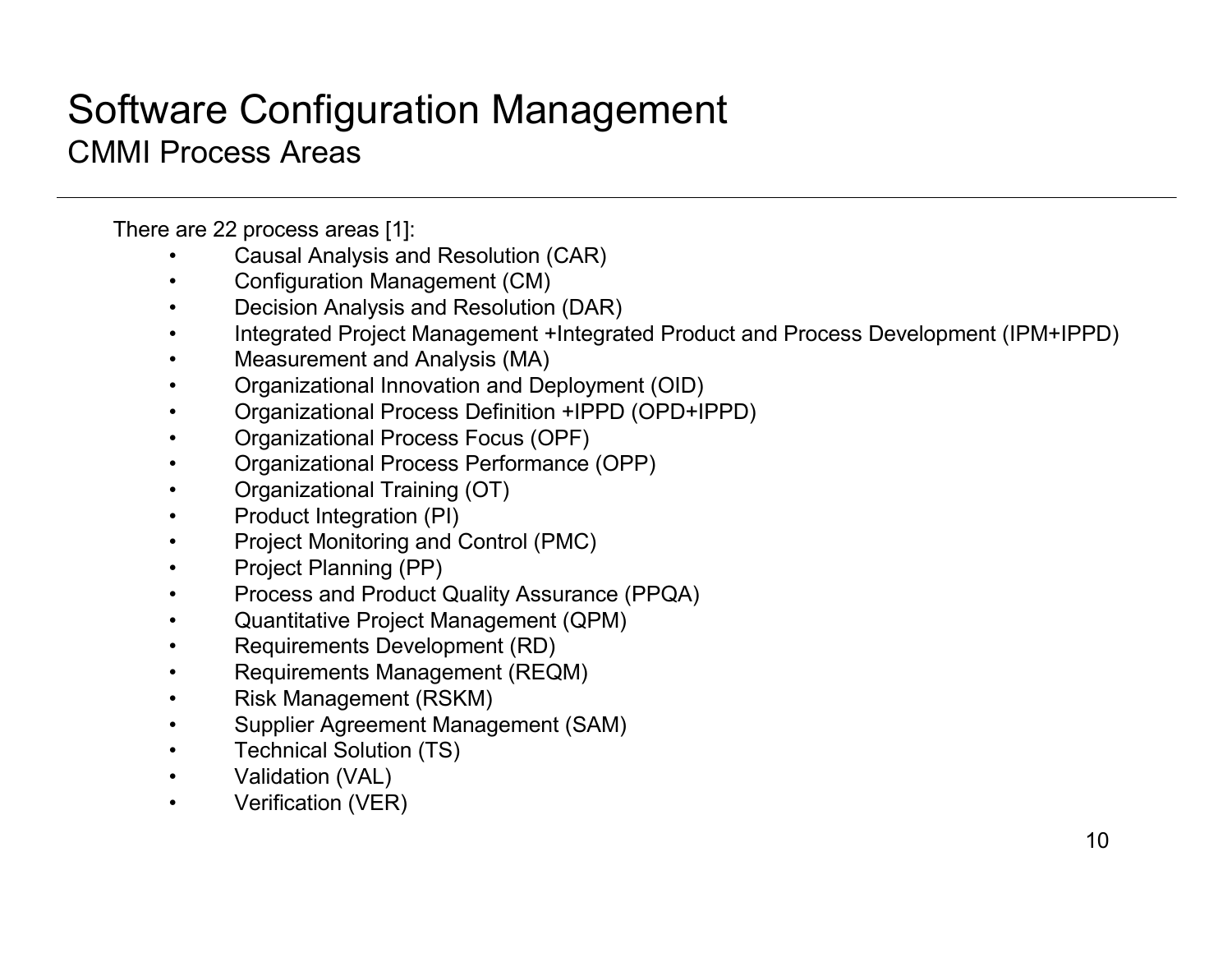#### Software Configuration ManagementCMMI Process Areas - Categories

These 22 process areas can be grouped into four categories:

- •Process Management
- •Project Management
- •**Engineering**
- •Support

Configuration Management is considered part of the Support category. It's purpose is to establish and maintain the integrity of work products using configuration identification, configuration control, configuration status accounting, and configuration audits.

#### Specific Goal and Practice Summary:

SG1 Establish Baselines

- SP 1.1 Identify Configuration Items<br>SP 4.2 Letablish o Configuration M
- SP 1.2 Establish a Configuration Management System
- SP 1.3 Create or Release Baselines

SG2 Track and Control Changes

- SP 2.1 Track Change Requests<br>SP 3.3 Central Canfiguration Its
- SP 2.2 Control Configuration Items

SG3 Establish Integrity

- SP 3.1 Establish Configuration Management Records<br>SP 3.3 Decfarm Configuration Audita
- SP 3.2 Perform Configuration Audits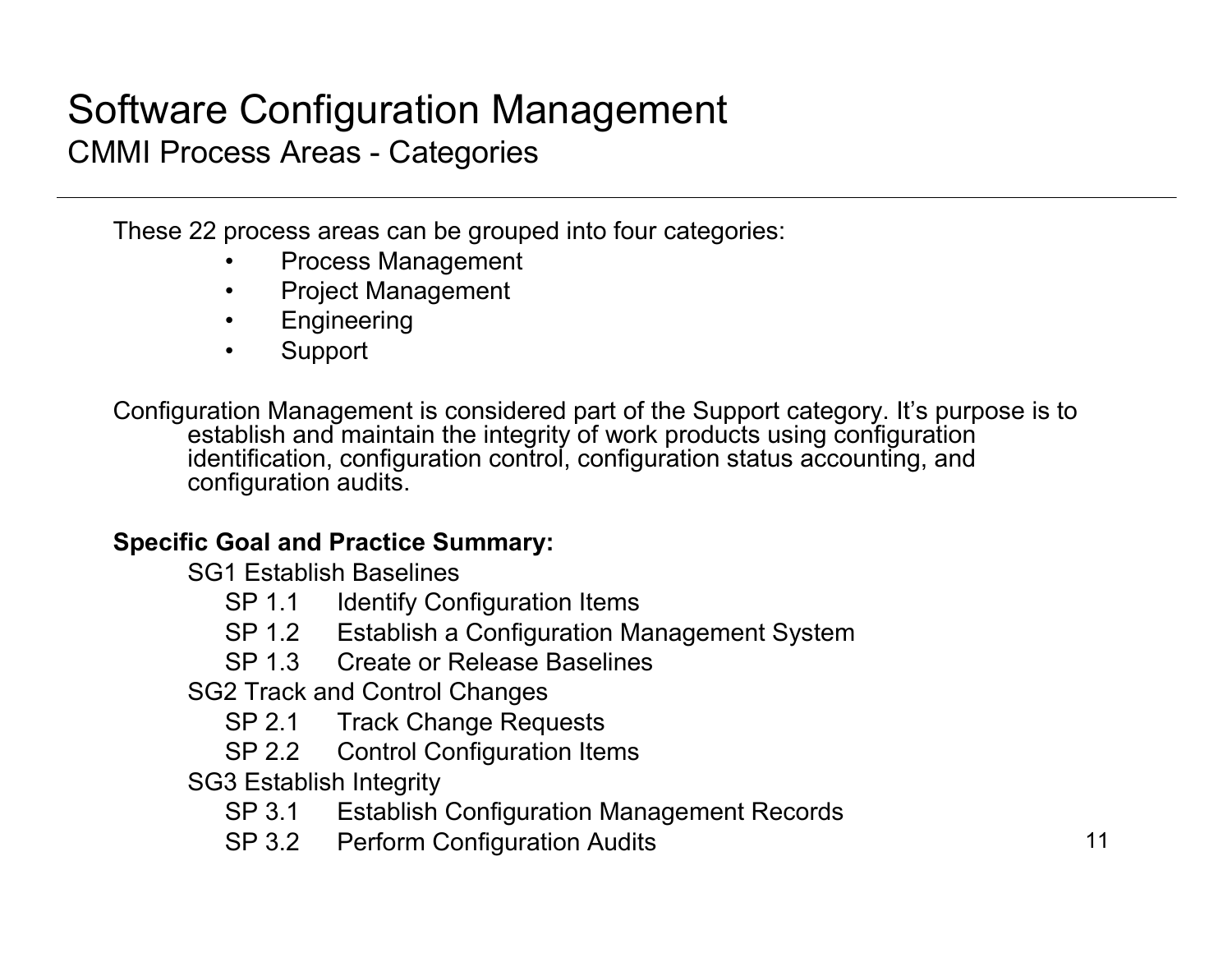## Software Configuration Management

Configuration Management Plan

Configuration Management Plan

- • CM Plan document describes methods to identify configuration items, to control change requests, and to document the implementation of those change requests.
- • Contents of plan can be found in IEEE Standard for Software Configuration Management Plans, IEEE Std 828-1990. [IEE90b]
- $\bullet$ Configuration or Change Control Board (CCB)
- • Main sections [5]:
	- – Management: This section describes how the project is being organized. Particular attention is paid to responsibilities which directly affect configuration management; how are change requests being handled, how are development phases closed, how is the status of the system maintained, how are interfaces between components identified? Also, the relationship with other functional organizations, such as software development and quality assurance, is delineated.
	- Activities: this section describes how a configuration will be identified and controlled and how its status will be accounted and reported. A configuration is identified by a baseline: a description of the constituents of that configuration. Such a configuration must be formally approved by the parties involved.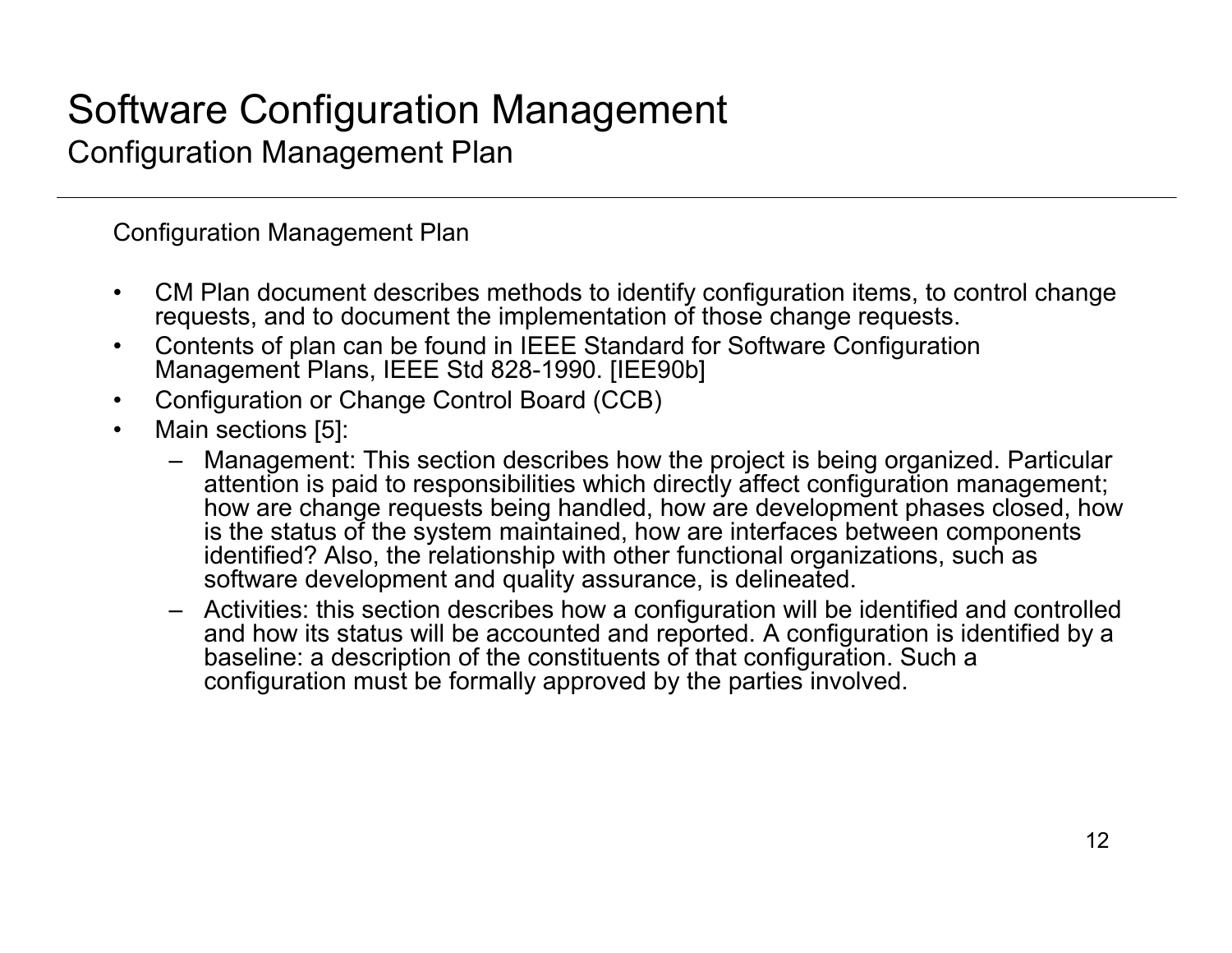#### Software Configuration ManagementExample of Configuration Management Plan [5]

| 1  | Introduction           |                                                |
|----|------------------------|------------------------------------------------|
|    | a.                     | Purpose                                        |
|    |                        | b. Scope                                       |
|    |                        | c. Definitions and acronyms                    |
|    |                        | d. References                                  |
|    |                        | e. Tailoring                                   |
| 2  | SCM management         |                                                |
|    | a.                     | Organization                                   |
|    |                        | b. SCM responsibilities                        |
|    | c.                     | Applicable policies, directives and procedures |
| 3. | <b>SCM</b> Activities  |                                                |
|    | a.                     | Configuration Identification                   |
|    | b.                     | Configuration Control                          |
|    |                        | c. Configuration Status Accounting             |
|    |                        | d. Configuration Auditing and Review           |
|    |                        | e. Interface Control                           |
|    | f                      | Subcontractor/vendor control                   |
| 4  |                        | <b>SCM Milestones</b>                          |
| 5  | SCM Resources/Training |                                                |
| 6  |                        | SCM Plan Maintenance                           |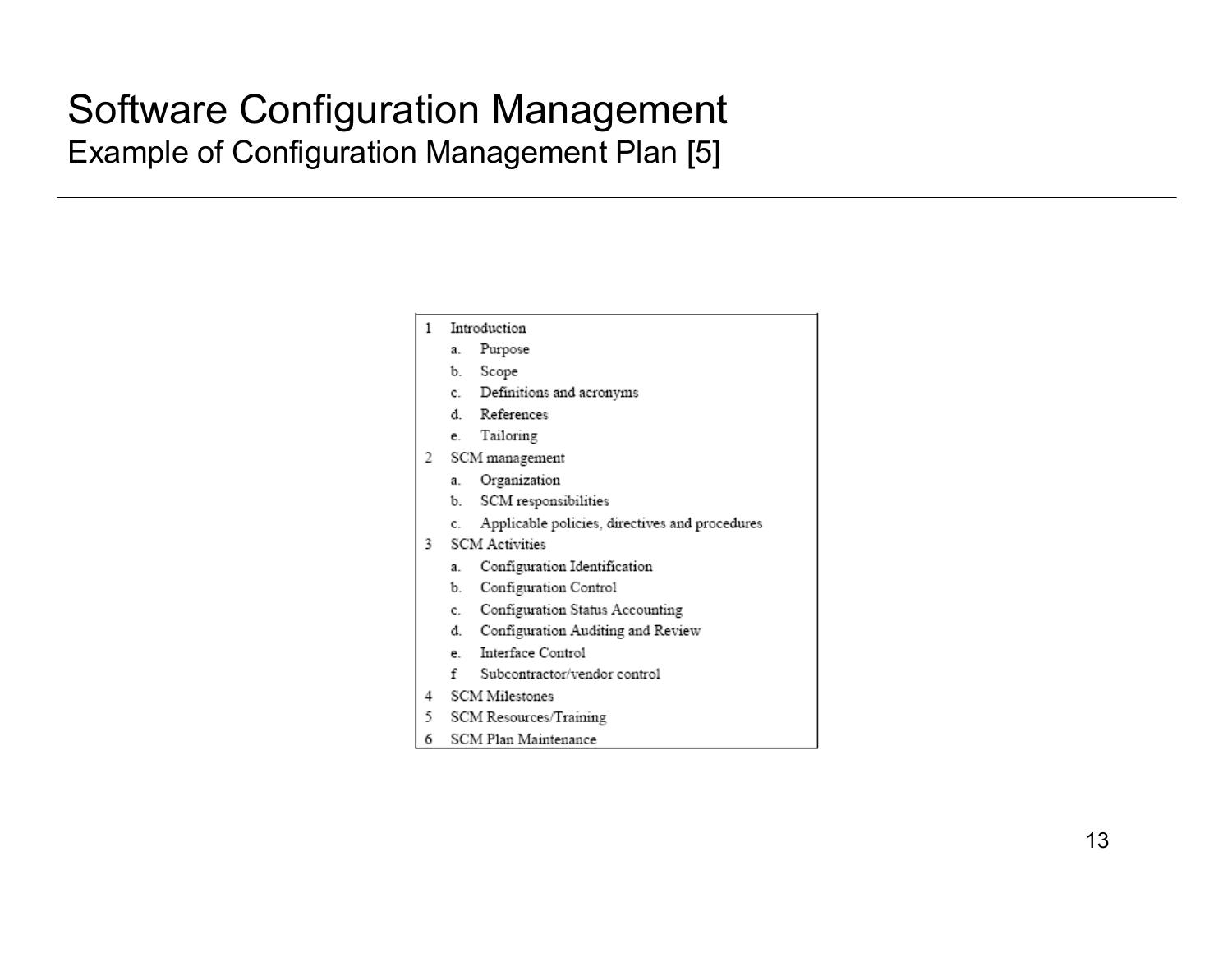#### Software Configuration ManagementSCM Tools/Products

- •IBM Rational ClearCase
- •**Perforce**
- •PureCM
- Microsoft Visual SourceSafe •
- SourceGear Vault
- •Telelogic Synergy/CM
- Concurrent Versions Systems (CVS):
- $\bullet$ Subversion (SVN)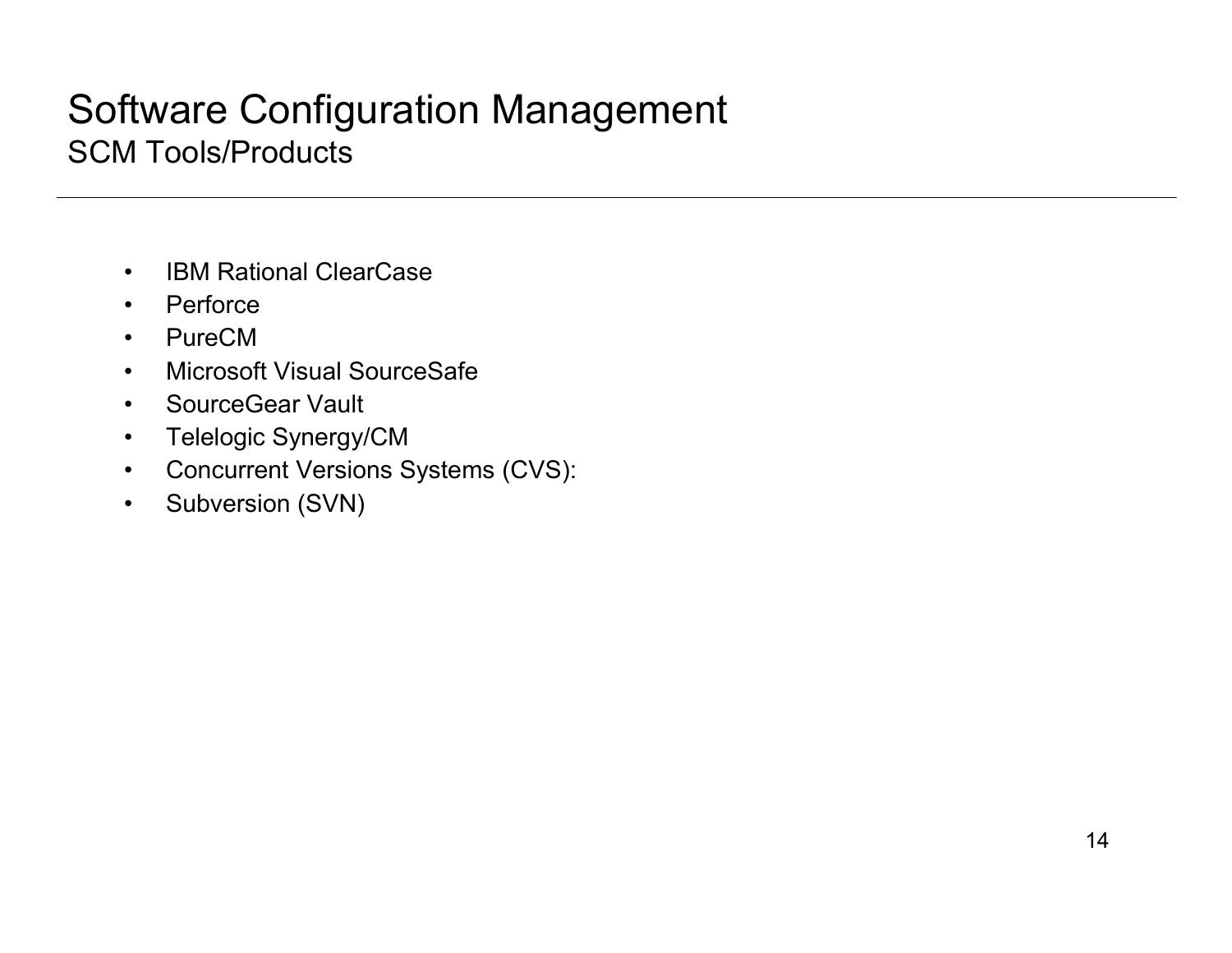#### Software Configuration ManagementSCM & Dynamic Systems

- $\bullet$  Dynamic Change Management:
	- Separating structural concerns from component application concerns
	- Managing change without knowing what could change in the future as the system is extended (now functions, undated functions) system is extended (new functions, updated functions)
	- Objectives of an application independent configuration management facility [4]:
		- •Changes should be specified in terms of the system structure
		- •Change specifications should be declarative
		- • Change specifications should be independent of the algorithms, protocols, and states of the application
		- Changes should leave the system in a consistent state •
		- Changes should minimize the disruption to the application system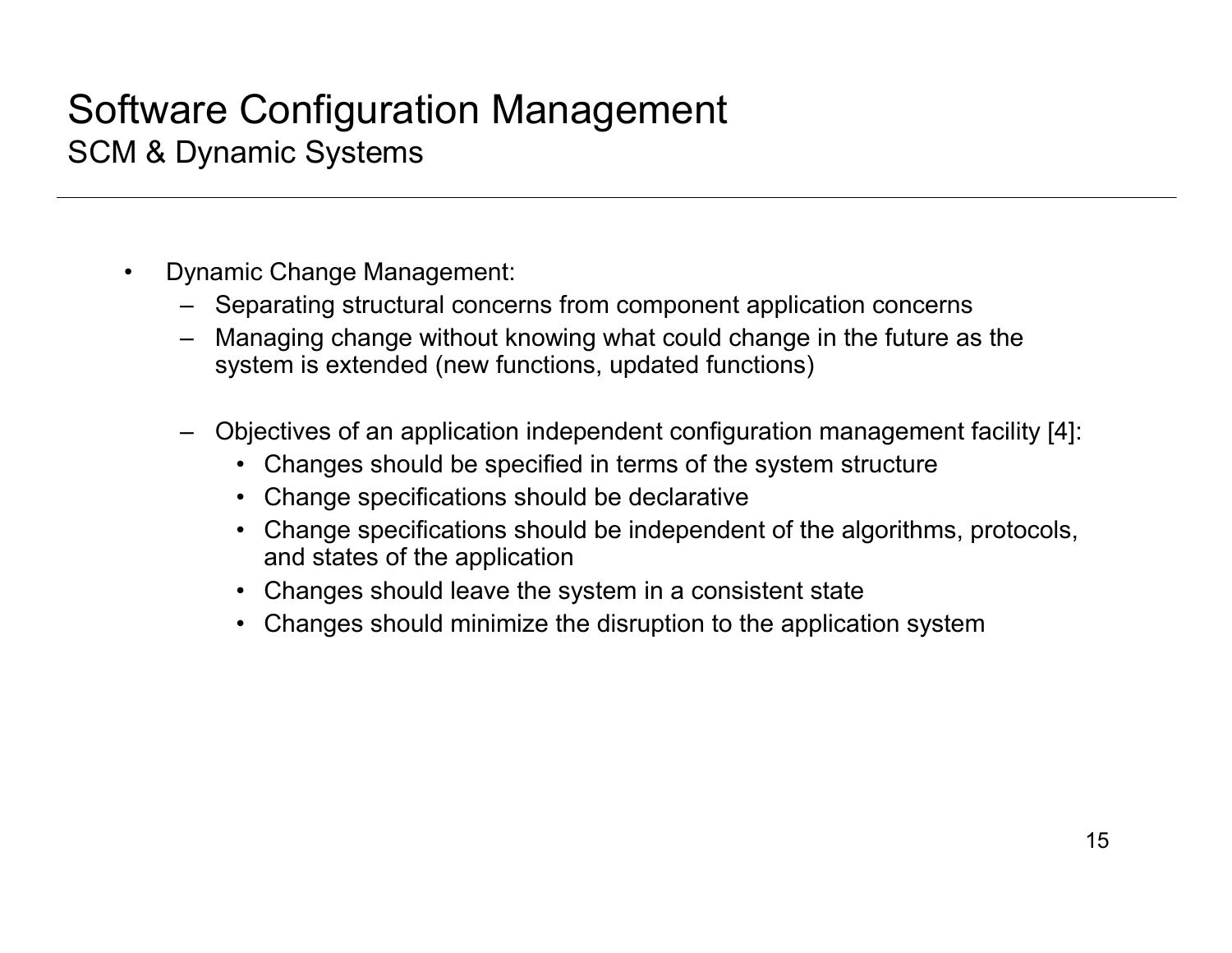#### Software Configuration ManagementSCM/Software Architecture

- $\bullet$ Involvement of stakeholders
- $\bullet$ Components need to be identified
- •Relationships amongst components must be addressed
- $\bullet$ Process to set up SCM and Software Architecture
- $\bullet$ Control of SCM and Architecture
- $\bullet$ Way to resolve change (CCB teams)